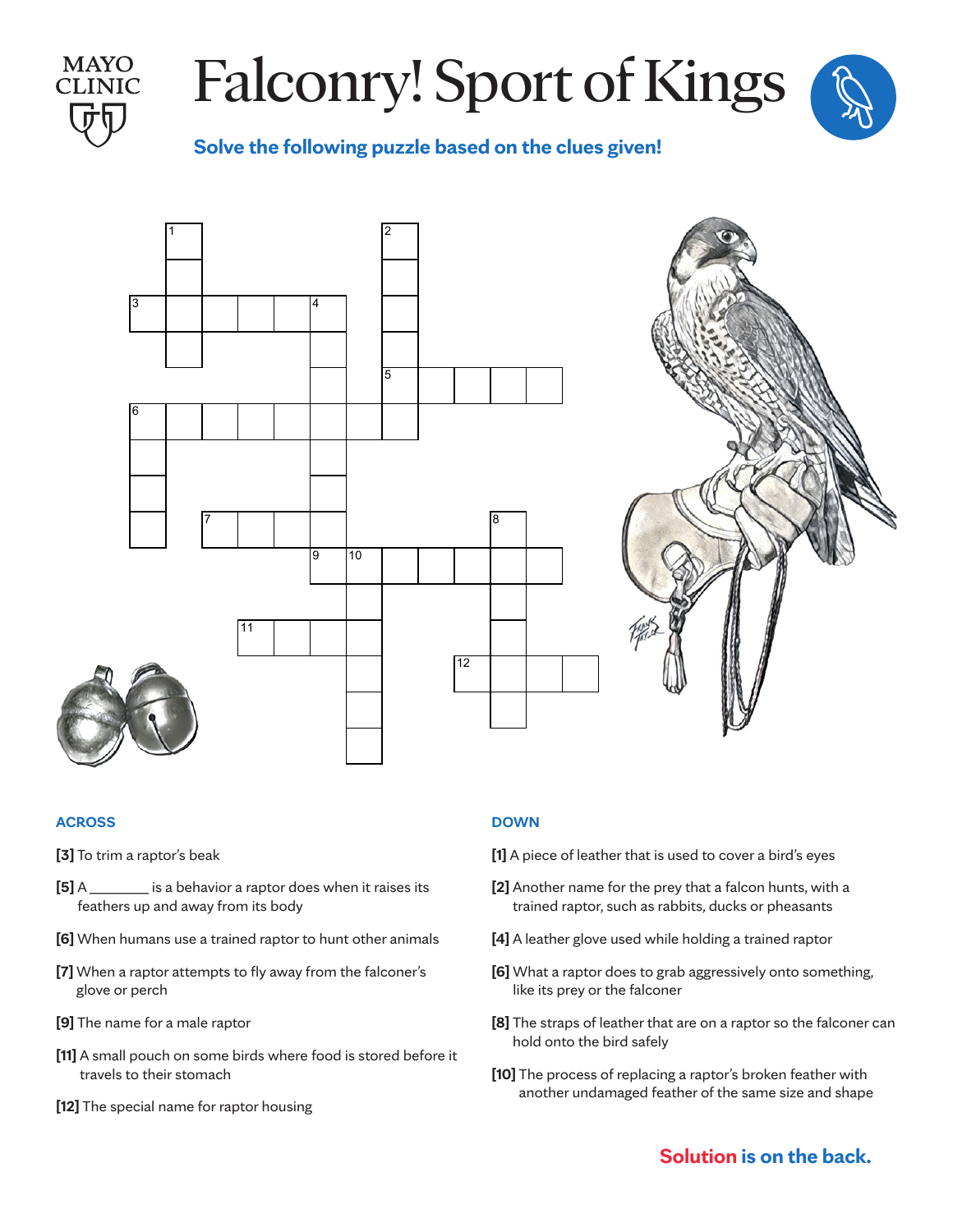# Solution



### **ACROSS**

- **Across Down [3]** To trim a raptor's beak
- $[5]$  A feathers up and away from its body bird's eyes **[5]** A \_\_\_\_\_\_\_\_ is a behavior a raptor does when it raises its
	- **[6]** When humans use a trained raptor to hunt other animals
- $\overline{\text{[7]}}$  When a raptor attempts to fly away from **[7]** When a raptor attempts to fly away from the falconer's glove or perch
- **[9]** The name for a male raptor
- [11] A small pouch on some birds where food is stored before it travels to their stomach
- **[12]** the special name for raptor housing **[12]** The special name for raptor housing

### **DOWN**

- **[1]** A piece of leather that is used to cover a bird's eyes
- raises its **[2]** Another name for the prey that a falcon hunts, with a trained raptor, such as rabbits, ducks or pheasants
- er animals **[4]** A leather glove used while holding a trained raptor
- **EXPLOY** and a raptor does to grap aggreged to hold a trained rapid rapid rapid rapid rapid rapid rapid rapid ra **[6]** What a raptor does to grab aggressively onto something,
- [8] The straps of leather that are on a raptor so the falconer can **Phold onto the bird safely**<br>hold onto the bird safely
- red before it<br>**[10]** The process of replacing a raptor's broken feather with another undamaged feather of the same size and shape feather with another with another under under under the theory of the theory of the theory of the theory of the theory of the theory of the theory of the theory of the theory of the theory of the theory of the theory of th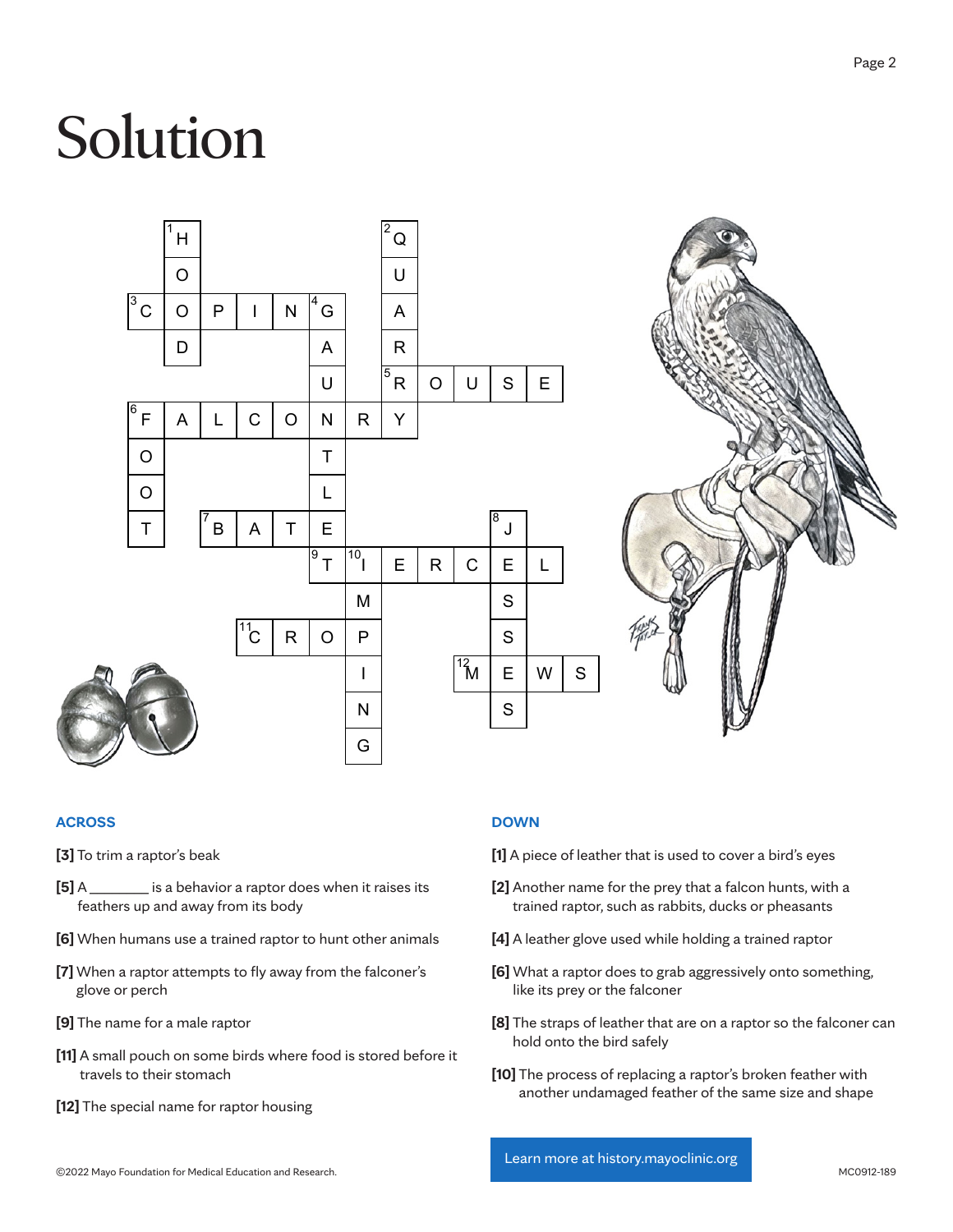

## Mayo Clinic Peregrine Falcons



Solve the following puzzle based on the clues given! **Solve the following puzzle based on the clues given!**



### **ACROSS**

- **[3]** A way to watch the peregrine falcon's nest by using the internet
- [**4]** Peregrine falcons typically lay three to \_\_\_\_\_ eggs in the nest nest peregrine raicons
- **[5]** Peregrine falcons will nest on buildings, smokestacks, or under bridges **[4]** Peregrine falcons typically lay three to [5] Peregrine falcon **[5]** Peregrine falcons will nest on buildings,
- [9] The name of the insecticide used in the mid-1900s that caused peregrine falcons to become endangered
- [10] When a bird keeps the eggs warm before the chicks hatch **[10]** When a bird keeps the eggs warm before the chicks hatch

### **DOWN**

- **[1]** An ancient hunting sport where people use raptors to catch other animals.
- ggs in **[2]** A medical center in Minnesota that has peregrine falcons nesting on one of its buildings  $\mathsf{z}_1$ use raptors to catch other in Minn
- **[6]** The name of a female peregrine that has nested at Mayo Clinic **[2]** A medical center in Minnesota that has stacks, \_\_\_\_\_\_  $\,$  [6] The name of a female peregrine th  $\frac{1}{2}$  The second person of a few persons that  $\frac{1}{2}$
- 00s that **[7]** Another name for a bird of prey
- ea<br>**[8]** The name for a young bird that still lives in the nest

### **Solution is on the back.**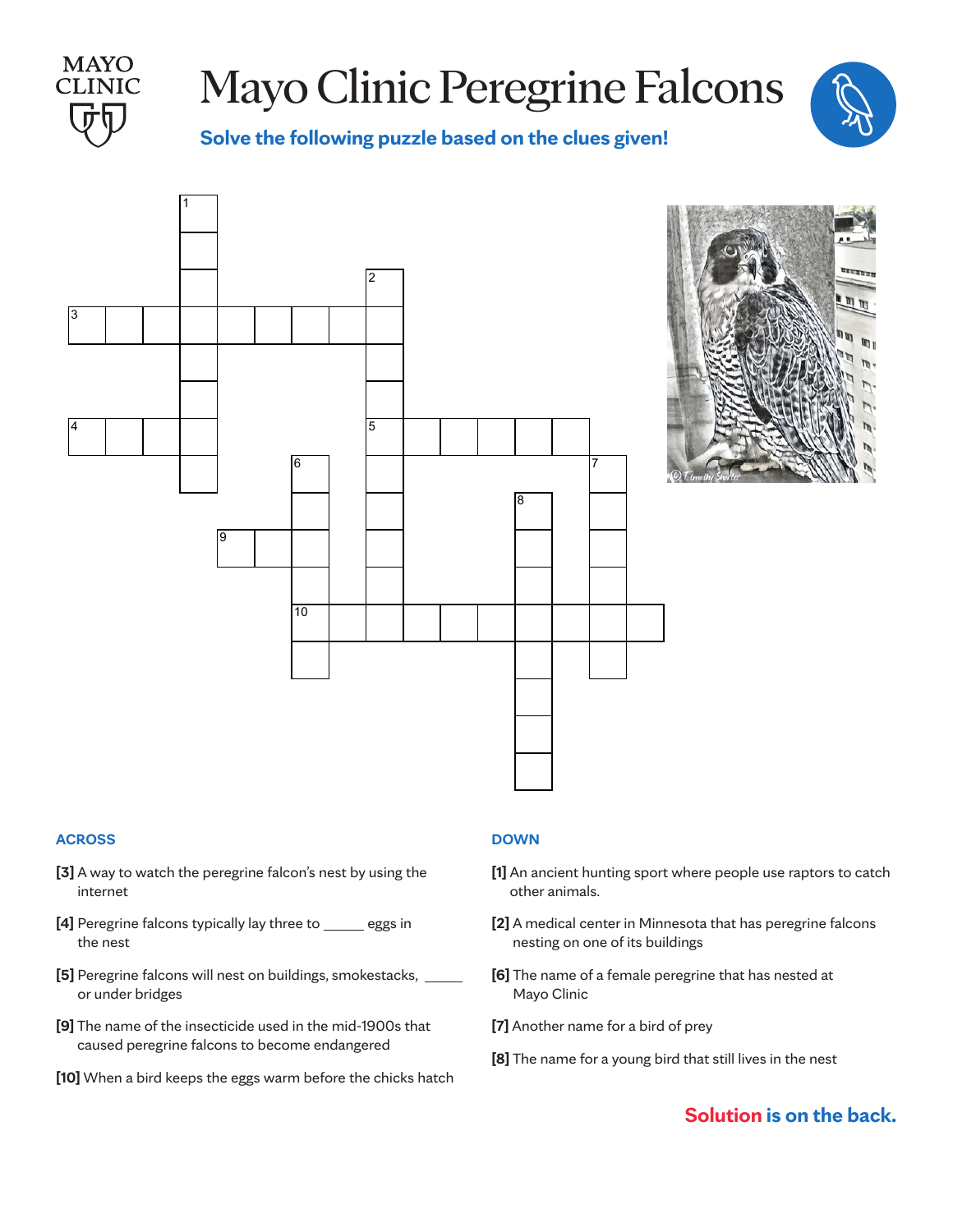## Solution



### **ACROSS**

- [3] A way to watch the peregrine falcon's nest by using the internet
- [4] Peregrine falcons typically lay three to **example 10** eggs in the nest **[3]** A way to watch the peregrine falcon's  $\left[ 4\right]$  Peregrine falcons **EVIDENCE**
- [5] Peregrine falcons will nest on buildings, smokestacks, or under bridges
- [9] The name of the insecticide used in the mid-1900s that caused peregrine falcons to become endangered
- **[10]** When a bird keeps the eggs warm before the chicks hatch [10] When a bird keeps the eggs warm before the chicks hatch

### **DOWN**

- **[1]** An ancient hunting sport where people use raptors to catch other animals.
- **[2]** A medical center in Minnesota that has peregrine falcons nesting on one of its buildings **[1]** An ancient hunting sport where people  $\begin{bmatrix} 2 \end{bmatrix}$  A medical center in Minn
- tacks, **we calce [6]** The name of a female peregrine that has nested at Mayo Clinic **Example 20** The name of a female percent of a female percent of a female percent of  $\frac{1}{2}$
- $20s$  that **[7]** Another name for a bird of prey
- d **[8]** The name for a young bird that still lives in the nest

חם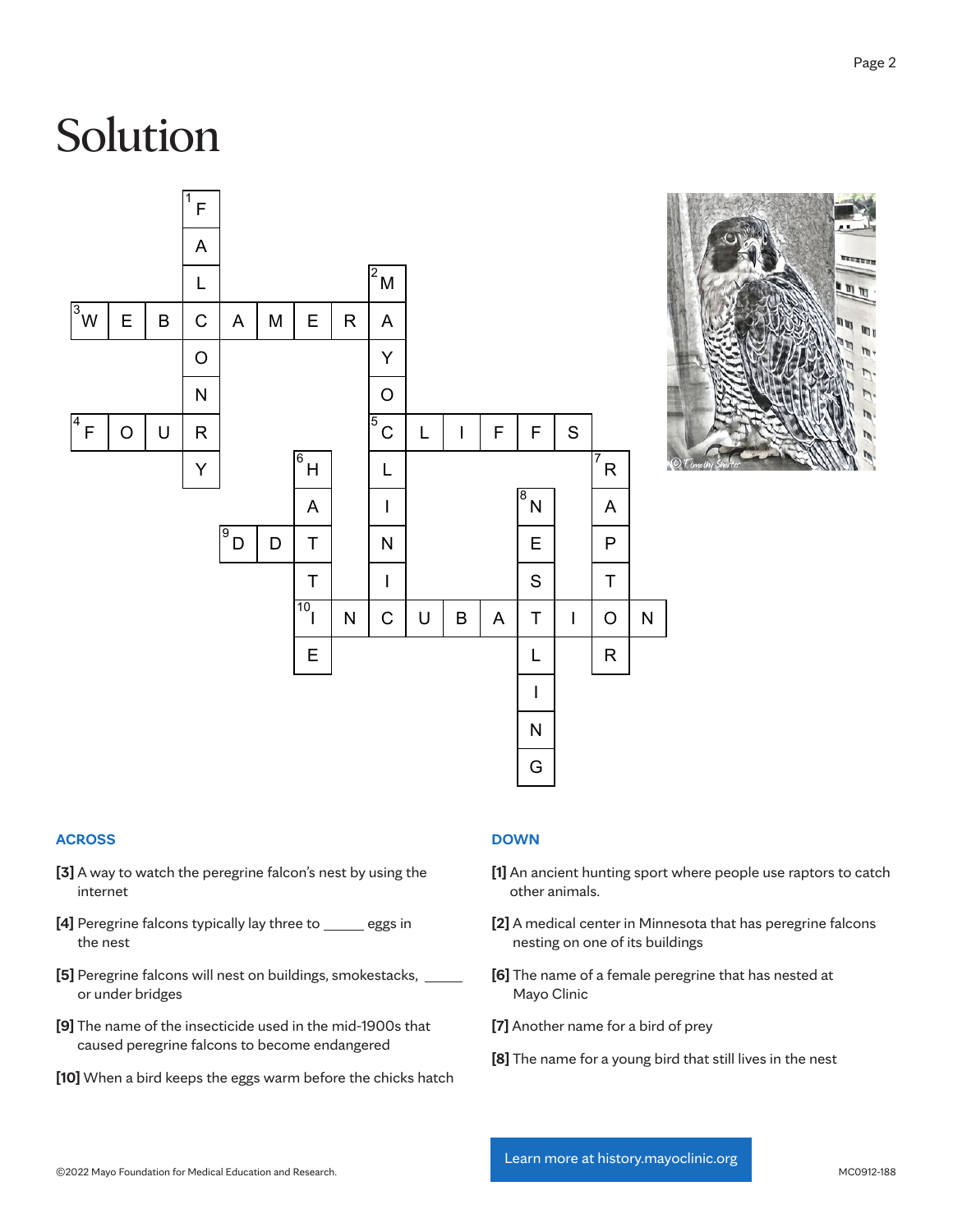

# Raptors of Minnesota



### **Solve the following puzzle based on the clues given!**



### **ACROSS**

- **[4]** A type of hawk that breeds in the Arctic and is named [1] for the feathers that go all the way down the legs
- [8] Also called a "marsh hawk"
- **[9]** The smallest falcon found in Minnesota **[9]** The smallest falcon found in Minnesota
- [10] A raptor that doesn't kill its own food but scavenges on carcasses scavenges on carcasses
- [11] A raptor that is mostly white with some black speckles

### **DOWN**

- **[1]** The smallest owl in Minnesota
- **[2]** Our national symbol; a very large raptor **[2]** Our national symbol; A very large raptor
- **[3]** The largest falcon found in Minnesota **[3]** The largest falcon found in Minnesota
- **[5]** The tallest owl in North America **[5]** The tallest owl in North America **[6]** The tangue own in Frontin Mindrica
- [6] The most common hawk in Minnesota is the **first and the faster and the state and the state of the state of the state of the state of the state of the state of the state of the state of the state of the state of the state of the state of the state of the state**
- [7] The fastest animal on earth
	- **[12]** Because 99% of its diet is fish, this raptor is sometimes called a "fish hawk"

### **Solution is on the back.**